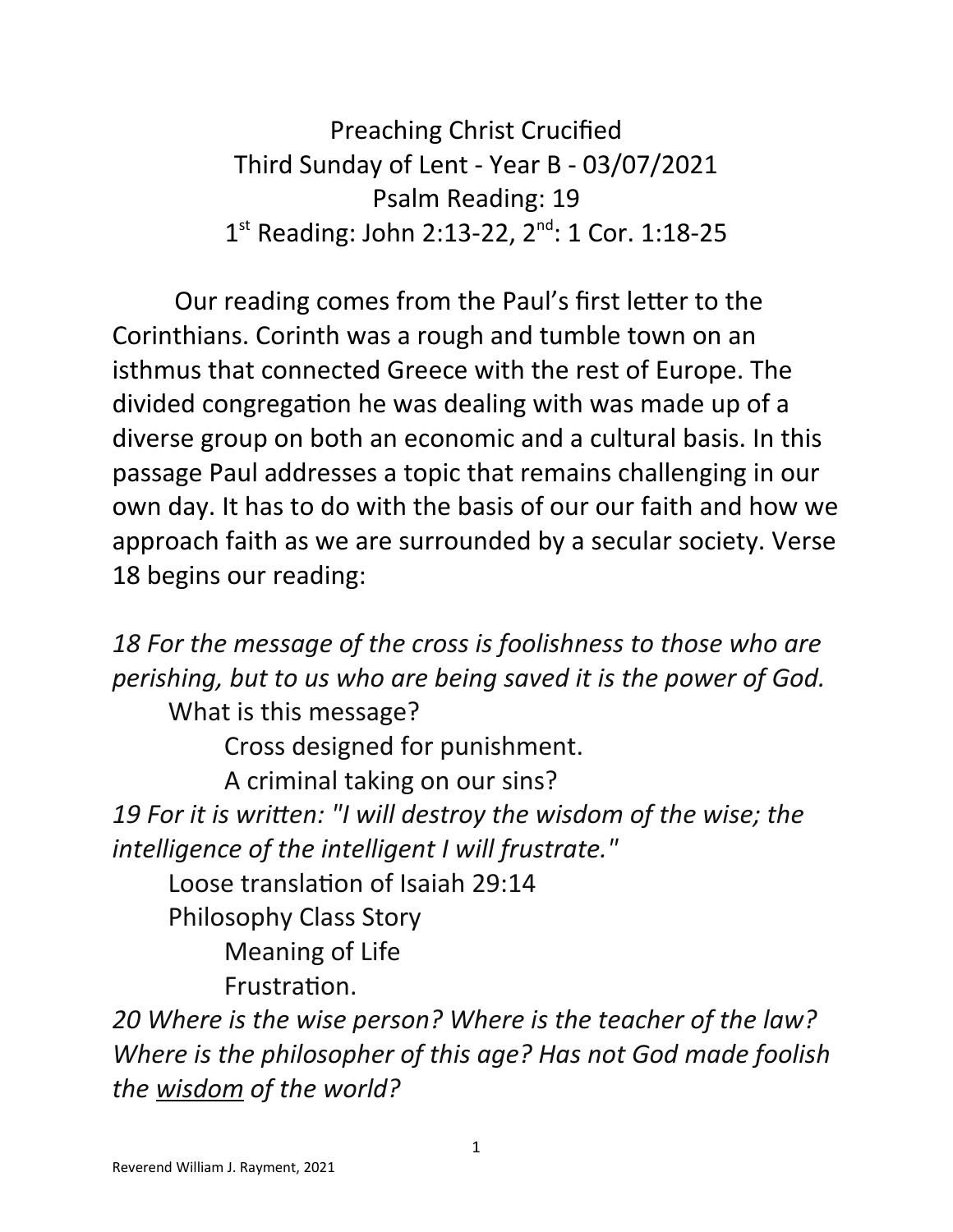Wise person = philosopher / scientist

God the creator made the universe to be knowable,

and science delves into it.

Many Worlds theory

Isaac Newton – understood science just an expression of God's creation.

Teacher of the Law = Pharisee

Rigid adherence to the Law 613 rules

Ten Commandments / Prophets – just a pointer to who God is.

*21 For since in the wisdom of God the world through its wisdom did not know him, God was pleased through the foolishness of what was preached to save those who believe.*

*Re:* Philosophy Book story – I could not have told you why at that moment, but I was unsatisfied. But I can tell you now that it was because as great as all those philosophers were, all they could produce was just a little chunk of weak human wisdom. All of it lumped together was incomplete without the historical revelation of Jesus Christ on the Cross. That was the piece that was missing.

*22 Jews demand signs and Greeks look for wisdom.*

People focused on incomplete concepts.

*23 but we preach Christ crucified: a stumbling block to Jews and foolishness to Gentiles.*

Because our view becomes myopic, we can't see the big picture. It is like that old story of the elephant and the six blind men. Trunk – snake, legs - tree, ear – fan, side – wall, tail – rope, tusk – spear. *...*Take a step back.